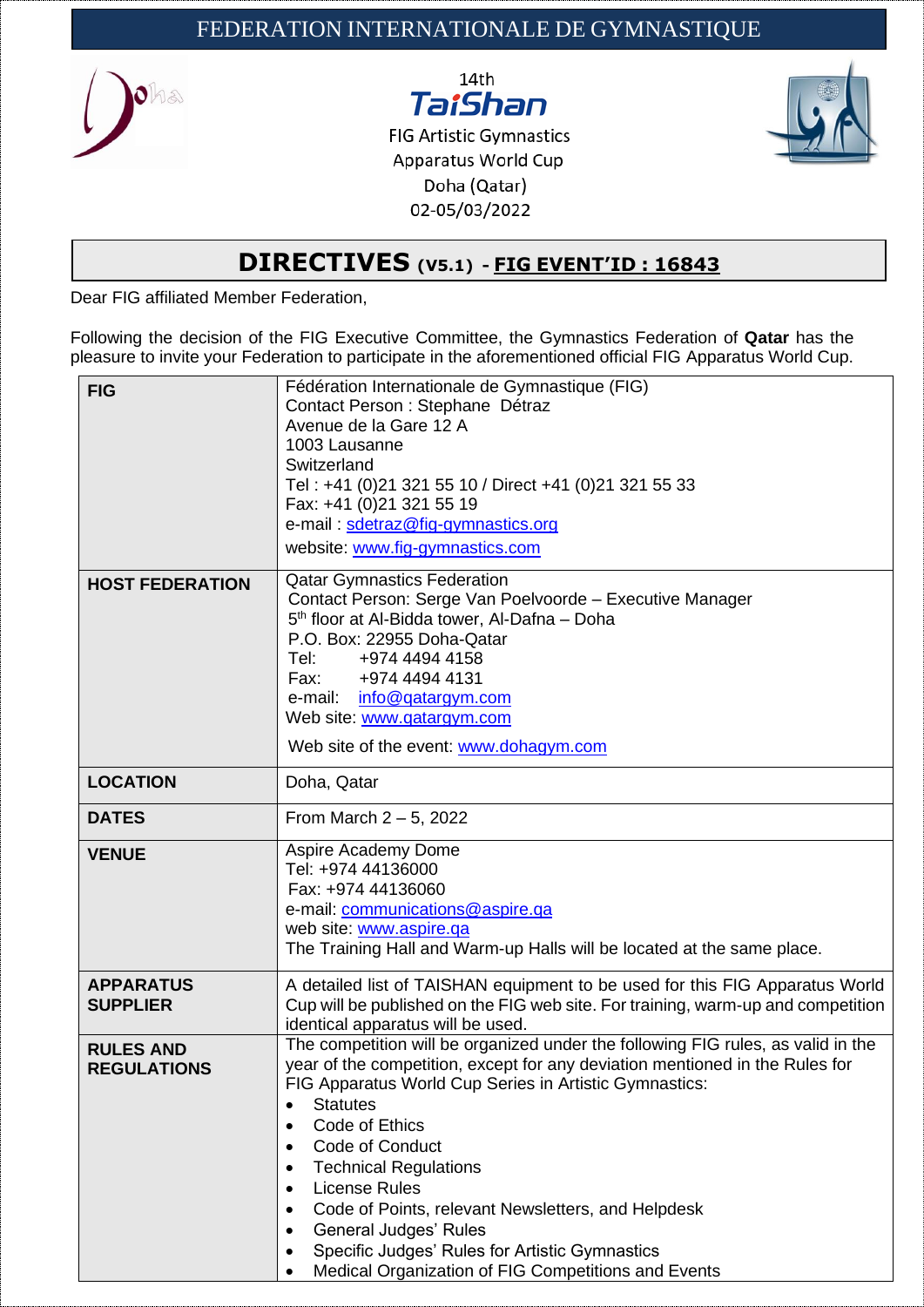| <b>PARTICIPATION AND</b><br><b>FIG LICENSE</b> | <b>Anti-Doping Rules</b><br>٠<br>FIG Framework for Safeguarding Athletes and other Participants from<br>٠<br>Harassment and abuse in Sport during Events<br><b>Media Rules</b><br>$\bullet$<br><b>Apparatus Norms</b><br>٠<br><b>Rules for Advertising and Publicity</b><br><b>Accreditation Rules</b><br><b>Rules for Awards Ceremonies</b><br>and subsequent decisions of the FIG Executive Committee<br>Federations which have not fulfilled their financial obligations towards the FIG<br>(e.g. annual membership fees, unpaid invoices, etc.) or the LOC may not be<br>allowed to participate in this Apparatus World Cup.<br>Federations which have not fulfilled their financial obligations towards the Local<br>Organizing Committee by the given deadline in these Directives may still have<br>the possibility to participate, but the LOC will not guarantee the hotel booking,<br>meals and local transportation.<br>Only senior gymnasts in good standing with the correct age and holding a valid<br>FIG License may participate. The Organizing Committee will be responsible for<br>checking the validity of the gymnasts' licenses. No gymnasts will be accepted<br>without a valid FIG License at the deadline of the Nominative Registration. The<br>maximum size of the invited delegation is as follows:<br><b>Apparatus World Cup Competitions</b> |                                                              |                |                |              |  |
|------------------------------------------------|----------------------------------------------------------------------------------------------------------------------------------------------------------------------------------------------------------------------------------------------------------------------------------------------------------------------------------------------------------------------------------------------------------------------------------------------------------------------------------------------------------------------------------------------------------------------------------------------------------------------------------------------------------------------------------------------------------------------------------------------------------------------------------------------------------------------------------------------------------------------------------------------------------------------------------------------------------------------------------------------------------------------------------------------------------------------------------------------------------------------------------------------------------------------------------------------------------------------------------------------------------------------------------------------------------------------------------------------------------------------------|--------------------------------------------------------------|----------------|----------------|--------------|--|
|                                                | <b>Delegation member</b>                                                                                                                                                                                                                                                                                                                                                                                                                                                                                                                                                                                                                                                                                                                                                                                                                                                                                                                                                                                                                                                                                                                                                                                                                                                                                                                                                   |                                                              | Men            | <b>Women</b>   | <b>Joint</b> |  |
|                                                | <b>Head of Delegation</b>                                                                                                                                                                                                                                                                                                                                                                                                                                                                                                                                                                                                                                                                                                                                                                                                                                                                                                                                                                                                                                                                                                                                                                                                                                                                                                                                                  |                                                              | 1              | 1              | 1            |  |
|                                                | NF President or Secretary General <sup>2</sup>                                                                                                                                                                                                                                                                                                                                                                                                                                                                                                                                                                                                                                                                                                                                                                                                                                                                                                                                                                                                                                                                                                                                                                                                                                                                                                                             |                                                              | 1              | 1              | 1            |  |
|                                                | Team Manager (4-12 MAG and 4-8 WAG<br>1<br>$\overline{2}$<br>1<br>gymnasts only)                                                                                                                                                                                                                                                                                                                                                                                                                                                                                                                                                                                                                                                                                                                                                                                                                                                                                                                                                                                                                                                                                                                                                                                                                                                                                           |                                                              |                |                |              |  |
|                                                | Coach (max. 1 per gymnast) <sup>1</sup>                                                                                                                                                                                                                                                                                                                                                                                                                                                                                                                                                                                                                                                                                                                                                                                                                                                                                                                                                                                                                                                                                                                                                                                                                                                                                                                                    |                                                              |                |                |              |  |
|                                                | Gymnasts (max. 2 per apparatus)                                                                                                                                                                                                                                                                                                                                                                                                                                                                                                                                                                                                                                                                                                                                                                                                                                                                                                                                                                                                                                                                                                                                                                                                                                                                                                                                            |                                                              |                |                |              |  |
|                                                | <b>Medical Doctor</b>                                                                                                                                                                                                                                                                                                                                                                                                                                                                                                                                                                                                                                                                                                                                                                                                                                                                                                                                                                                                                                                                                                                                                                                                                                                                                                                                                      |                                                              | $\mathbf{1}$   | $\mathbf{1}$   | 1            |  |
|                                                | <b>Paramedical Staff</b>                                                                                                                                                                                                                                                                                                                                                                                                                                                                                                                                                                                                                                                                                                                                                                                                                                                                                                                                                                                                                                                                                                                                                                                                                                                                                                                                                   |                                                              | 1              | 1              | 2            |  |
|                                                | Judges                                                                                                                                                                                                                                                                                                                                                                                                                                                                                                                                                                                                                                                                                                                                                                                                                                                                                                                                                                                                                                                                                                                                                                                                                                                                                                                                                                     |                                                              | $\overline{2}$ | $\overline{2}$ | 4            |  |
|                                                | <sup>1</sup> Access to warm-up, training and FoP will be restricted to the number of gymnasts in training or<br>competition<br><sup>2</sup> Only for World Cup competitions qualifying for the Olympic Games                                                                                                                                                                                                                                                                                                                                                                                                                                                                                                                                                                                                                                                                                                                                                                                                                                                                                                                                                                                                                                                                                                                                                               |                                                              |                |                |              |  |
| <b>AGE LIMITS</b>                              | Age limit for MAG: 18 years (born in 2004) or before                                                                                                                                                                                                                                                                                                                                                                                                                                                                                                                                                                                                                                                                                                                                                                                                                                                                                                                                                                                                                                                                                                                                                                                                                                                                                                                       |                                                              |                |                |              |  |
|                                                |                                                                                                                                                                                                                                                                                                                                                                                                                                                                                                                                                                                                                                                                                                                                                                                                                                                                                                                                                                                                                                                                                                                                                                                                                                                                                                                                                                            | Age limit for WAG: 16 years (born in 2006) or before         |                |                |              |  |
| <b>REGISTRATION</b><br><b>DEADLINES</b>        | Definitive and Nominative Registrations must be made exclusively on-line via the<br>FIG website (http://www.fig-gymnastics.com). These on-line registrations will<br>only be accepted from FIG Gymnastics Member Federations.<br>Registrations and payments made after the gymnasts' drawing of lots will not be<br>accepted and the Delegations members concerned will not be authorized to<br>participate.                                                                                                                                                                                                                                                                                                                                                                                                                                                                                                                                                                                                                                                                                                                                                                                                                                                                                                                                                               |                                                              |                |                |              |  |
|                                                | Definitive                                                                                                                                                                                                                                                                                                                                                                                                                                                                                                                                                                                                                                                                                                                                                                                                                                                                                                                                                                                                                                                                                                                                                                                                                                                                                                                                                                 | 02/01/2022                                                   |                |                |              |  |
|                                                | registration                                                                                                                                                                                                                                                                                                                                                                                                                                                                                                                                                                                                                                                                                                                                                                                                                                                                                                                                                                                                                                                                                                                                                                                                                                                                                                                                                               | (2 months prior to the event)<br><b>Midnight Swiss Time</b>  |                |                |              |  |
|                                                | 02/02/2022<br>Nominative                                                                                                                                                                                                                                                                                                                                                                                                                                                                                                                                                                                                                                                                                                                                                                                                                                                                                                                                                                                                                                                                                                                                                                                                                                                                                                                                                   |                                                              |                |                |              |  |
|                                                | registration                                                                                                                                                                                                                                                                                                                                                                                                                                                                                                                                                                                                                                                                                                                                                                                                                                                                                                                                                                                                                                                                                                                                                                                                                                                                                                                                                               | (one month prior to the event)<br><b>Midnight Swiss Time</b> |                |                |              |  |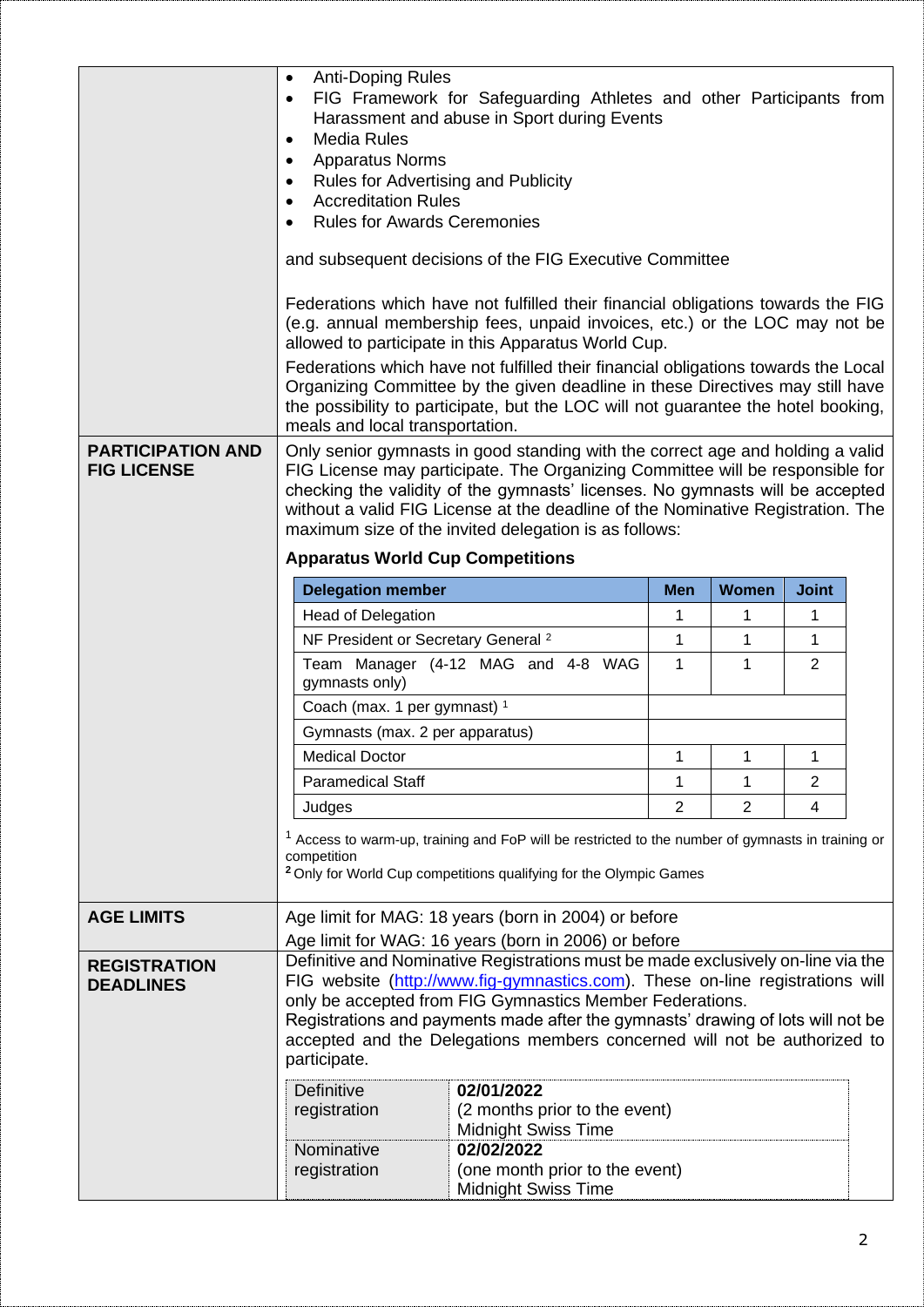|                                                               | Late registrations are subject to fines as follows:                                                                                                                                                                                                                                                     |            |  |
|---------------------------------------------------------------|---------------------------------------------------------------------------------------------------------------------------------------------------------------------------------------------------------------------------------------------------------------------------------------------------------|------------|--|
|                                                               | Fine for missing or late Definitive registration                                                                                                                                                                                                                                                        | CHF 750 .- |  |
|                                                               | Fine for missing or late Nominative registration                                                                                                                                                                                                                                                        | CHF 500 .- |  |
|                                                               | Registrations made less than 2 weeks prior to the competition will not be<br>accepted and the Delegations members concerned will not be authorised to<br>participate.                                                                                                                                   |            |  |
| <b>ENTRY FEES</b>                                             | No Entry Fee will be applied for this event.                                                                                                                                                                                                                                                            |            |  |
| <b>ACCREDITATION</b>                                          | To arrange the accreditation procedures for all participating delegation<br>members, electronic ID photographs must be completed on the LOC platform<br>within the deadline set for the nominative registration.<br>In addition, the LOC will distribute information regarding the safeguarding Officer |            |  |
|                                                               | operations plan upon accreditation.                                                                                                                                                                                                                                                                     |            |  |
| <b>COMPETITION</b><br><b>FORMAT</b>                           | The Apparatus World Cup competitions consist of:<br>Qualifications and Apparatus Finals<br>Qualifications:<br>Participation is limited to 2 gymnasts per NF on each apparatus.                                                                                                                          |            |  |
|                                                               | FIG rules for Apparatus Final will be applied for vault.<br>$\blacksquare$                                                                                                                                                                                                                              |            |  |
|                                                               | In case of a tie at any place (i.e. for gymnasts with the same final score),<br>$\blacksquare$<br>the tie-breaking rules as set up in the Technical Regulations, Section 2<br>shall be applied.                                                                                                         |            |  |
|                                                               | Finals:<br>The best eight gymnasts per apparatus from the qualifications qualify for<br>the Finals<br>Participation is limited to 2 gymnasts per NF on each apparatus.                                                                                                                                  |            |  |
|                                                               | FIG rules for Apparatus Final will be applied for vault.                                                                                                                                                                                                                                                |            |  |
| <b>DRAWING OF</b><br><b>LOTS/REPLACEMENT</b><br><b>POLICY</b> | The gymnasts' drawing of lots for all FIG Apparatus World Cup events will take<br>place on site, during the orientation meeting or during a separate function<br>organized for that purpose with invitation to all participating NFs.                                                                   |            |  |
|                                                               | At the time of the nominative registration, the apparatus on which the gymnast<br>will compete must be mentioned. Modifications can be made until accreditation.<br>Gymnast may be changed and apparatus can be added as long as 2<br>gymnasts/apparatus/NF is respected.                               |            |  |
| <b>PROVISIONAL</b>                                            | February 27 <sup>th</sup> & 28th 2022                                                                                                                                                                                                                                                                   |            |  |
| <b>SCHEDULE</b>                                               | Arrival of the delegations.<br>February 28 <sup>th</sup> 2022                                                                                                                                                                                                                                           |            |  |
|                                                               | <b>Free Training Sessions</b>                                                                                                                                                                                                                                                                           |            |  |
|                                                               | March 1 <sup>st</sup> , 2022                                                                                                                                                                                                                                                                            |            |  |
|                                                               | Podium Training<br>Orientation Meeting / Judge's Instructions.                                                                                                                                                                                                                                          |            |  |
|                                                               | March $2^{nd}$ , 2022                                                                                                                                                                                                                                                                                   |            |  |
|                                                               | Qualifications: MAG (FX - PH - SR) & WAG (VT - UB)<br>March 3rd, 2022                                                                                                                                                                                                                                   |            |  |
|                                                               | Qualifications: MAG (VT – PB – HB) & WAG (BB - FX)<br>March 4 <sup>th</sup> , 2022                                                                                                                                                                                                                      |            |  |
|                                                               | Apparatus Finals: MAG (FX - PH - SR) & WAG (VT -UB)                                                                                                                                                                                                                                                     |            |  |
|                                                               | March 5 <sup>th</sup> , 2022<br>Apparatus Finals: MAG (VT - PB - HB) & WAG (BB - FX)                                                                                                                                                                                                                    |            |  |
|                                                               | March 6 <sup>th</sup> , 2022                                                                                                                                                                                                                                                                            |            |  |
|                                                               | Departure of the delegations.                                                                                                                                                                                                                                                                           |            |  |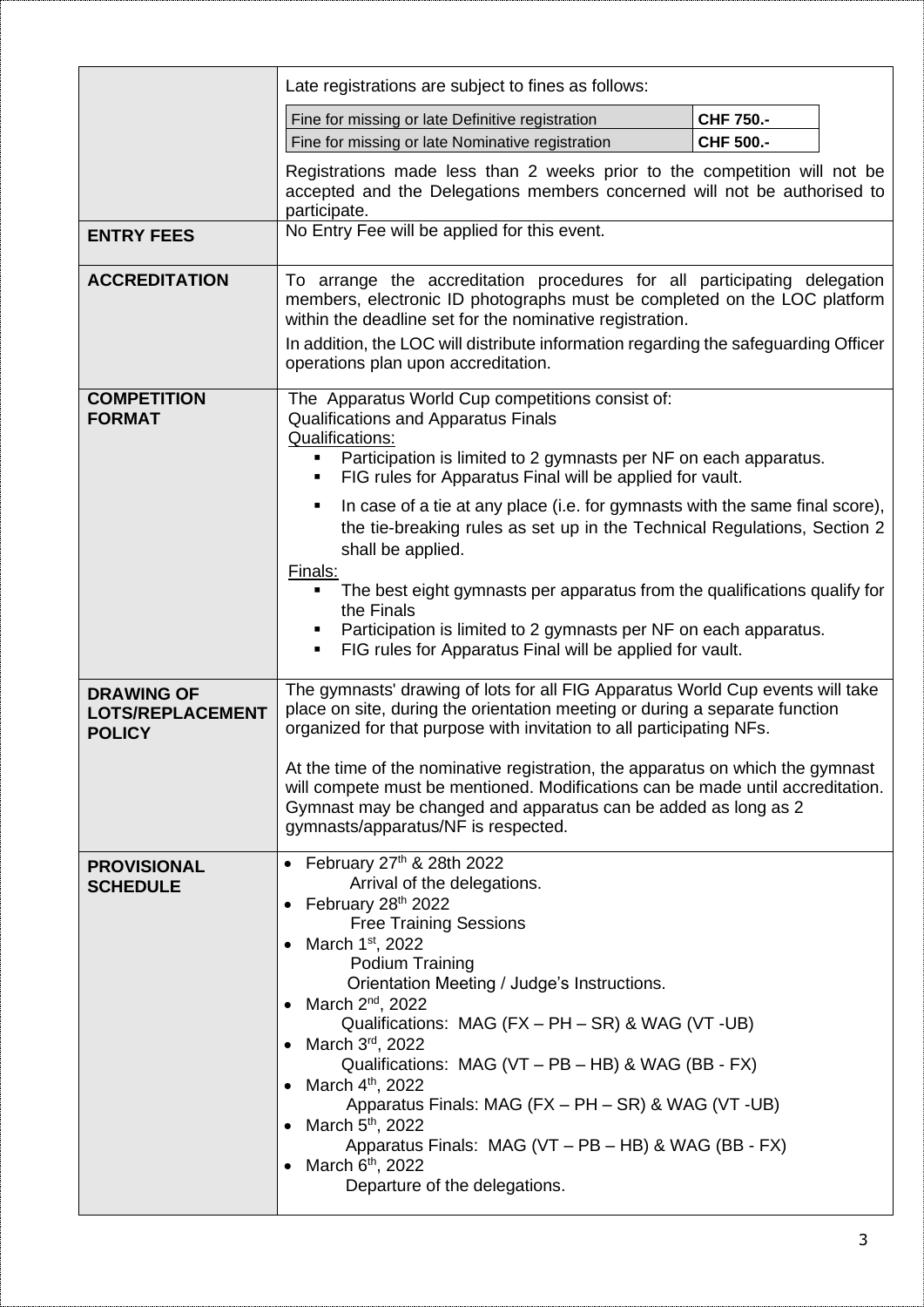| <b>EVENT MANAGER</b>                      | Mazin Taha<br>E-mail: mazin@qatargym.com<br>+974 4494 4133<br>Tel:<br>Mobile: +974 5544 3610                                                                                                                                                                                                                                                                                                                                                                                                                                                                                                                                                                                                                                                                                                                                                                      |
|-------------------------------------------|-------------------------------------------------------------------------------------------------------------------------------------------------------------------------------------------------------------------------------------------------------------------------------------------------------------------------------------------------------------------------------------------------------------------------------------------------------------------------------------------------------------------------------------------------------------------------------------------------------------------------------------------------------------------------------------------------------------------------------------------------------------------------------------------------------------------------------------------------------------------|
| <b>MEDIA &amp; SOCIAL</b><br><b>MEDIA</b> | Mr Mhd Amine<br>+974 4494 4158<br>Tel:<br>Mobile: +974 3376 7459<br>E-mail: aminul1971@gmail.com                                                                                                                                                                                                                                                                                                                                                                                                                                                                                                                                                                                                                                                                                                                                                                  |
| <b>MEDICAL SERVICES</b>                   | Medical Service will be provided by the Aspitar (Medical Sport Centre)<br>Medical officer: Dr Fehti Regaieg (fehtiregaieg@gmail.com)                                                                                                                                                                                                                                                                                                                                                                                                                                                                                                                                                                                                                                                                                                                              |
| <b>COVID 19</b>                           | Besides the FIG medical guidelines for the particular event, FIG also requires all<br>the participants to follow the standard precautions.<br>The FIG requires all participants, judges and officials to take standard<br>precautionary measures, such as frequent hand-washing, wearing masks or<br>face coverings at all times and keeping a physical distance of at least 1.5 metres<br>whenever possible.<br>The only situation in which the safety distance does not have to be respected is<br>when a coach provides assistance (catch, lead, spotting) during an athlete's<br>performance. This phase must be kept as short as possible and the assisting                                                                                                                                                                                                  |
|                                           | person is obliged to wear a mask throughout.<br>Gymnasts do not need to wear a mask or face covering while they are performing<br>at the training venue or on the FOP and keeping a physical distance of at least<br>1.5 metres whenever possible.                                                                                                                                                                                                                                                                                                                                                                                                                                                                                                                                                                                                                |
| <b>OFFICIAL HOSPITAL</b>                  | Aspetar, Qatar Orthopaedic and Sports Medicine Hospital<br><b>Sport City Street</b><br>Near Khalifa Stadium<br>P.O. Box 29222<br>Tel: +(974)44132000                                                                                                                                                                                                                                                                                                                                                                                                                                                                                                                                                                                                                                                                                                              |
| <b>DOPING CONTROLS</b>                    | Email: info@aspetar.com<br>The Organizing Member Federation will provide at its own charge a minimum of<br>6 doping controls, 3 for Women and 3 for Men.                                                                                                                                                                                                                                                                                                                                                                                                                                                                                                                                                                                                                                                                                                          |
| <b>VISA</b>                               | The Organizing Committee will provide free of charge a Visa to each Delegation<br>member, provided that a clear copy of the passport (valid 6 month after the<br>entry country date-e.g; 27/08/2022) of each participant (i.e. picture page with<br>specific information)<br>Must be sent to the LOC accompanying with the visa request form as at least<br>one month before 02/02/2022 to the LOC. (visa@gatargym.com)<br>Whatever the country, LOC will provide the entry visas                                                                                                                                                                                                                                                                                                                                                                                 |
| <b>INSURANCE</b>                          | The Host Federation, the LOC and the FIG will not be held responsible for any<br>liabilities in case of accidents, illness (including COVID-19), repatriation and the<br>like.<br>The FIG Technical Regulations foresee that all participating Federations are<br>responsible for making their own arrangements to have the necessary valid<br>insurance coverage against illness, accidents and repatriation for all the<br>members of their Delegation.<br>Basic insurance (sickness, accident and repatriation) in your country of<br>residence is compulsory in order to be able to benefit from coverage by FIG<br><b>IMSSA</b><br>subsidiary<br>insurance.<br>Please<br>also<br>refer<br>to<br>https://www.gymnastics.sport/site/pages/medical-insurance.php<br>for<br>additional information regarding the FIG IMSSA insurance for Athletes and<br>Judges. |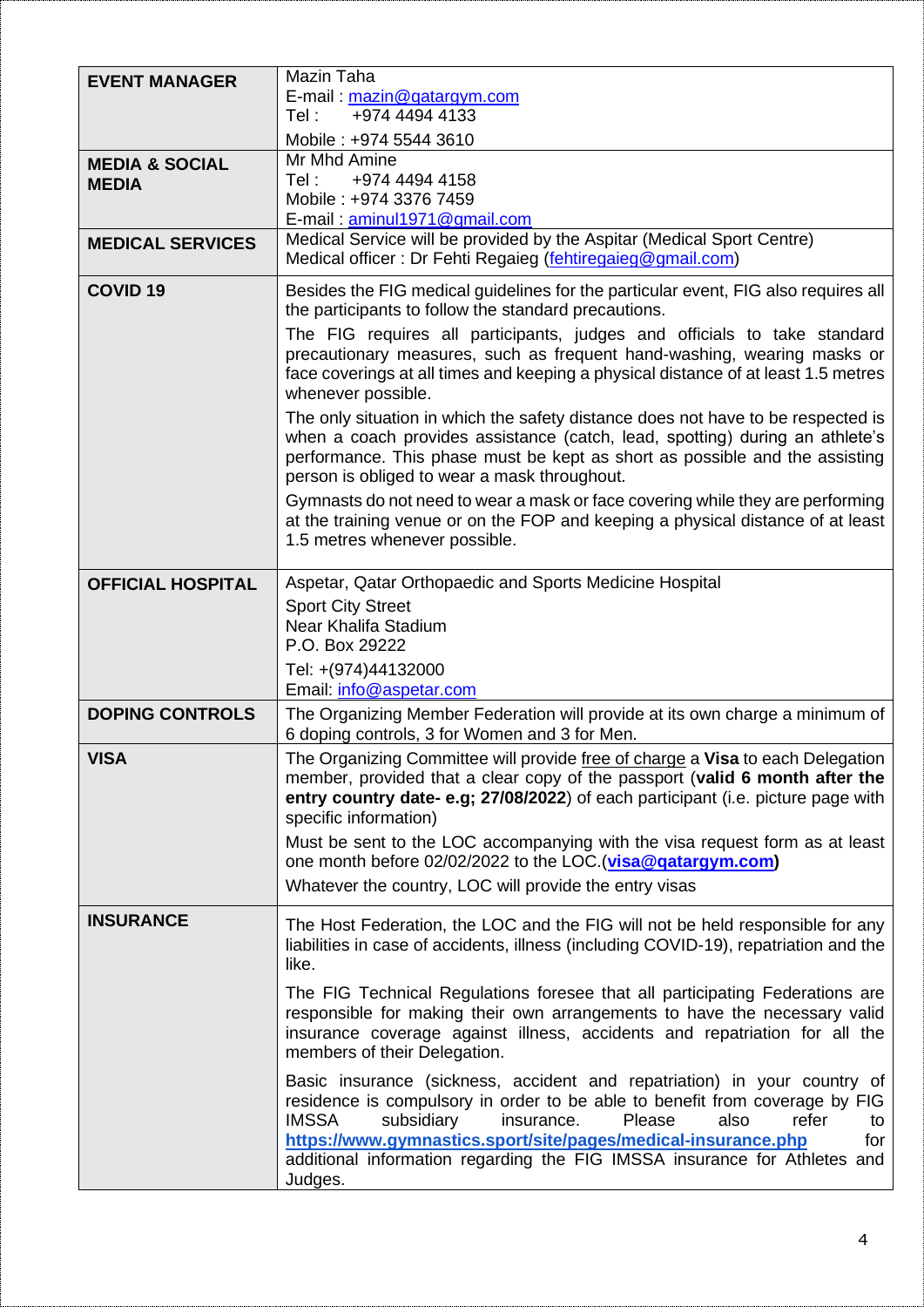|                                               | If the note has not been sent in advance to the LOC (which is strongly<br>recommended), the LOC will verify the insurance coverage upon arrival of the<br>delegation members (e.g. cover note or photocopy of the valid policy).                                                                                                                                                                                                                                                      |
|-----------------------------------------------|---------------------------------------------------------------------------------------------------------------------------------------------------------------------------------------------------------------------------------------------------------------------------------------------------------------------------------------------------------------------------------------------------------------------------------------------------------------------------------------|
|                                               | The insurance must be valid at least starting from the arrival day of the delegation<br>and must last for the delegations' entire stay                                                                                                                                                                                                                                                                                                                                                |
|                                               | Delegation members with insufficient insurance coverage must inform the<br>LOC in advance. The LOC will subsequently offer insurance coverage at<br>the Federations own charge as follows: 15,- USD per person/day.                                                                                                                                                                                                                                                                   |
| <b>INTERNATIONAL</b><br><b>TRANSPORTATION</b> | The invited participating federations must pay for the travel costs of their<br>delegation members.                                                                                                                                                                                                                                                                                                                                                                                   |
|                                               | The Travel Schedule Form must be returned to the OC by 02/02/2022                                                                                                                                                                                                                                                                                                                                                                                                                     |
| <b>LOCAL</b><br><b>TRANSPORTATION</b>         | The local transportation will be free of charge from/to the airport and the hotel<br>as well as from/to the hotel and the Competition, Training, and Warm-up Hall<br>and from/to the Hotel.                                                                                                                                                                                                                                                                                           |
| <b>ACCOMMODATION</b>                          | The TORCH DOHA *****<br><b>Located beside competition hall</b><br>Al Waab Street<br>P.O.Box: 23833 Doha / Qatar<br>Tel: +974 44465600<br>Fax: +974 44465700<br>web site: www.thetorchdoha.com<br>The costs per person/night in this first Hotel are as follows:<br>250 USD (single room, including breakfast)<br>180 USD (double room, including breakfast)<br><b>AL-AZIZIYAH BOUTIQUE HOTEL</b><br>Located on walking distance from competition hall<br>Al Baaya Street, Aspire Zone |
|                                               | P.O.Box: 92996 Doha / Qatar<br>Tel: +974 44455555<br>web site: www.thetorchdoha.com                                                                                                                                                                                                                                                                                                                                                                                                   |
|                                               | The costs per person/night in this second Hotel are as follows:<br>230 USD (single room, including breakfast)<br>150 USD (double room, including breakfast)<br>The prices charged for the hotel rooms will not exceed the usual hotel rates.<br>While the Accommodation Form must be returned to the LOC by 02/02/2022 at<br>the very latest, the Hotel rooms will be allocated on a "first come, first served"<br>basis.                                                             |
|                                               | The invited participating federations must pay for the accommodation expenses<br>of their delegation members (see exception herein below).                                                                                                                                                                                                                                                                                                                                            |
|                                               | The costs for the accommodations must be paid to the LOC by 02/02/2022 as<br>follows:<br>At the time of the Nominative entry (i.e. 1 month prior to the event) 100% of the<br>Accommodation costs must be paid to the OC. Entries without the payment of<br>the Accommodation costs will be considered as invalid and will be refused.                                                                                                                                                |
|                                               | Cancellation will only be accepted by e-mail.<br>In case of cancellation, costs will be refunded as follows:<br>By 02 February 2022: 100 % refund<br>03 February - 17 February 2022: 50% refund<br>From 17 February 2022: no refund.                                                                                                                                                                                                                                                  |
|                                               | Only bank transfer will make refund. All costs for the bank transfers will be at<br>the charge of the participating federations.                                                                                                                                                                                                                                                                                                                                                      |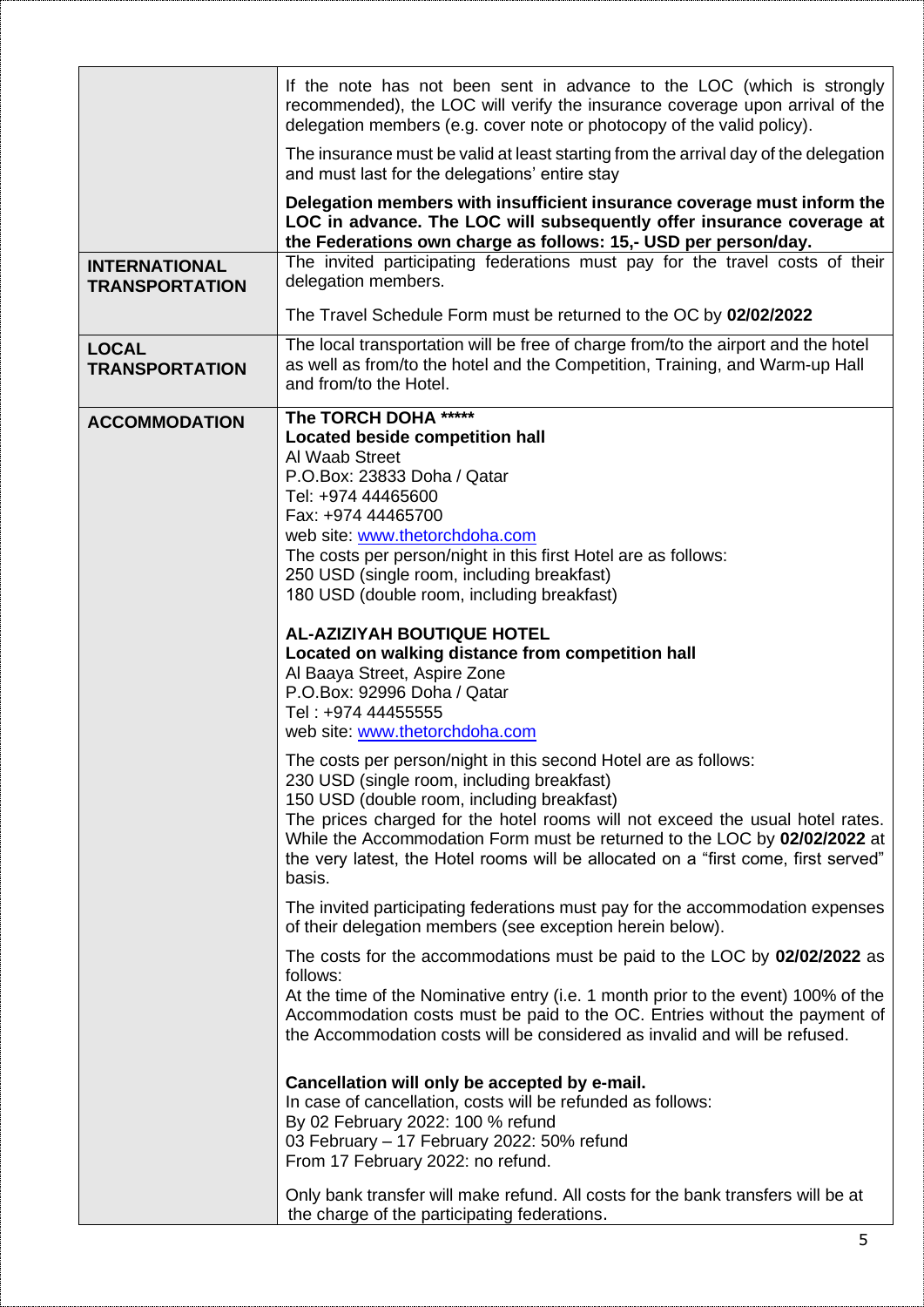|                                                                 | The Organising Member Federation must pay for:                                                                                                                                                                                                                                                                                                                                                                 |
|-----------------------------------------------------------------|----------------------------------------------------------------------------------------------------------------------------------------------------------------------------------------------------------------------------------------------------------------------------------------------------------------------------------------------------------------------------------------------------------------|
|                                                                 | Accommodation expenses, including full board, for the gymnasts ranked 1-3,<br>per apparatus, as follows:                                                                                                                                                                                                                                                                                                       |
|                                                                 | For the 2022 World Cup competitions, the three best ranked Finalists per<br>Apparatus at the Tokyo Olympic Games 2020 (including tied gymnasts if<br>any)                                                                                                                                                                                                                                                      |
|                                                                 | For the 2023 and 2024 World Cup competitions the three best ranked<br>Finalists per Apparatus from the last World Championships preceding the<br>competition (including tied gymnasts if any).                                                                                                                                                                                                                 |
|                                                                 | The Organising member Federation shall determine among the official hotels at<br>its discretion, but may not chose the "low cost" category hotel.                                                                                                                                                                                                                                                              |
| <b>MEALS</b>                                                    | The costs of the meals are as the following:<br><b>The Torch Doha</b><br>• Lunch: 55 USD<br>Dinner: 65 USD                                                                                                                                                                                                                                                                                                     |
|                                                                 | <b>AL-AZIZIYAH BOUTIQUE HOTEL</b><br>• Lunch: 45 USD<br>• Dinner: 45 USD                                                                                                                                                                                                                                                                                                                                       |
|                                                                 | The invited participating federations must pay for the meal's expenses of their<br>delegation members (see exception herein below).<br>While the Meals Form must be returned to the OC by 02/02/2022 at the very<br>latest, the costs for the meals must be paid to the OC by 02/02/2022.<br>The cost of the meals is only refundable, provided cancellations are made at<br>least two weeks prior to arrival. |
|                                                                 | Cancellation will only be accepted by e-mail.<br>In case of cancellation, costs will be refunded as follows:<br>By 02 February 2022: 100 % refund<br>03/02 - 17/02/2022: 50% refund<br>From 18/02/2022: no refund.                                                                                                                                                                                             |
|                                                                 | While the Meals Form must be returned to the OC by 02/02/2022 at the very<br>latest, the costs for the meals must be paid to the OC by 02/02/2022.<br>The cost of the meals is only refundable, provided cancellations are made at<br>least two weeks prior to arrival.                                                                                                                                        |
| <b>FIG TECHNICAL</b><br><b>DELEGATE AND</b><br><b>EC MEMBER</b> | The FIG Technical Delegate and EC member (if applicable) will be designated<br>by the FIG.                                                                                                                                                                                                                                                                                                                     |
| <b>JUDGES AND</b>                                               | The FIG Technical Delegates will serve as Presidents of the Superior Jury.<br>Each Judge's panel will be composed as follows:                                                                                                                                                                                                                                                                                  |
| <b>PANELS</b>                                                   | Two Judges' Panels for WAG and two or three for MAG, depending on the<br>number of participants must be composed. Each Judges' Panel must be<br>composed as follows:                                                                                                                                                                                                                                           |
|                                                                 | $-$ 2 D judges (min. cat. 2, for 2024: cat. 1),                                                                                                                                                                                                                                                                                                                                                                |
|                                                                 | 5 E judges (min. cat. 3, for 2024 min. cat. 2); for the finals, priority given<br>to judges with cat 1 and 2                                                                                                                                                                                                                                                                                                   |
|                                                                 | 1 Supervisor (cat. 1)                                                                                                                                                                                                                                                                                                                                                                                          |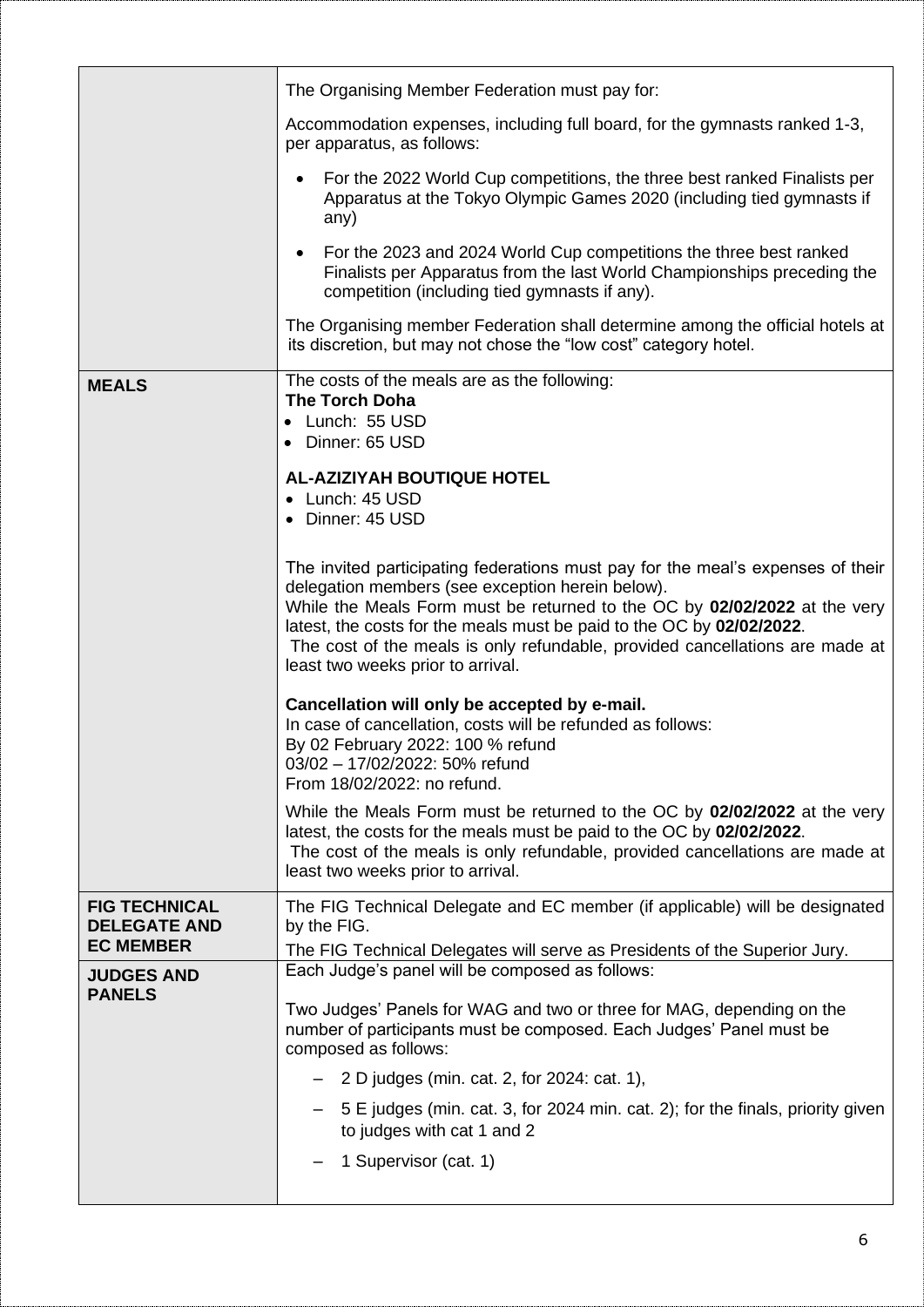|                      | Not more than one judge per Federation per panel will be permitted (except for<br>Time and Line Judges (min. cat. 4).                                                                                                                                                                                                                                                                                                                                                                                                                                                                                                                                                                                                                                                                                                                                                                                                                                                                        |                |                   |                                                                              |
|----------------------|----------------------------------------------------------------------------------------------------------------------------------------------------------------------------------------------------------------------------------------------------------------------------------------------------------------------------------------------------------------------------------------------------------------------------------------------------------------------------------------------------------------------------------------------------------------------------------------------------------------------------------------------------------------------------------------------------------------------------------------------------------------------------------------------------------------------------------------------------------------------------------------------------------------------------------------------------------------------------------------------|----------------|-------------------|------------------------------------------------------------------------------|
|                      | The Judges' Panels are determined by a draw from the judges present at the<br>event. The draw must be directed by the MAG and WAG Technical Delegates.<br>The participating member federations must send minimum one qualified judge<br>for MAG if they participate with male gymnasts and minimum one qualified judge<br>for WAG if they participate with female gymnasts<br>The Organizing Member Federation will apply a fine of CHF 2'000 per missing<br>judge (to be paid to the LOC) should a federation fail to bring the required number<br>of judges. This fine must be paid to the LOC by 02/02/2022                                                                                                                                                                                                                                                                                                                                                                               |                |                   |                                                                              |
|                      | The Organizing Member Federation is responsible that there are enough FIG<br>brevetted judges present with the appropriate valid category of brevet for their<br>function. Should there not be sufficient judges as per the on-line nominative<br>registration the Organizing Member Federation must propose to the FIG for prior<br>approval of the FIG Technical Delegate the name of neutral additional judges to<br>complete the panels (plus 2 reserves, 1 for MAG and 1 for WAG) These judges,<br>once approved, have to be invited at the cost of the Organizing Member<br>Federation. Such invitation must be made through the respective Member<br>Federation. Should the Organizing Member Federation fail to propose names for<br>additional judges, the FIG Office in consultation with the FIG Technical Delegate<br>concerned will invite these judges at the cost of the Organizing Member<br>Federation. For additional judge's requirements see the Specific Judges' Rules. |                |                   |                                                                              |
| <b>VIDEO CONTROL</b> |                                                                                                                                                                                                                                                                                                                                                                                                                                                                                                                                                                                                                                                                                                                                                                                                                                                                                                                                                                                              |                |                   | Should IRCOS not be available, the Organizing Member Federation will provide |
| <b>SYSTEM</b>        | another video control system which allows to treat inquiries and records all                                                                                                                                                                                                                                                                                                                                                                                                                                                                                                                                                                                                                                                                                                                                                                                                                                                                                                                 |                |                   |                                                                              |
| <b>PRIZE MONEY</b>   | exercises of the competition in a quality which allows to judge the exercises.<br>The organising member federation must pay the minimum Prize Money of CHF<br>32'500.- for FIG Apparatus World Cup events as follows, per apparatus:                                                                                                                                                                                                                                                                                                                                                                                                                                                                                                                                                                                                                                                                                                                                                         |                |                   |                                                                              |
|                      | The Prize Money, free of any deductible taxes, will be distributed in USD as                                                                                                                                                                                                                                                                                                                                                                                                                                                                                                                                                                                                                                                                                                                                                                                                                                                                                                                 |                |                   |                                                                              |
|                      | follows:                                                                                                                                                                                                                                                                                                                                                                                                                                                                                                                                                                                                                                                                                                                                                                                                                                                                                                                                                                                     |                | <b>Amount CHF</b> |                                                                              |
|                      |                                                                                                                                                                                                                                                                                                                                                                                                                                                                                                                                                                                                                                                                                                                                                                                                                                                                                                                                                                                              | Ranking<br>1   | 1000              |                                                                              |
|                      |                                                                                                                                                                                                                                                                                                                                                                                                                                                                                                                                                                                                                                                                                                                                                                                                                                                                                                                                                                                              | $\overline{2}$ | 750               |                                                                              |
|                      |                                                                                                                                                                                                                                                                                                                                                                                                                                                                                                                                                                                                                                                                                                                                                                                                                                                                                                                                                                                              | 3              | 500               |                                                                              |
|                      |                                                                                                                                                                                                                                                                                                                                                                                                                                                                                                                                                                                                                                                                                                                                                                                                                                                                                                                                                                                              | $\overline{4}$ | 300               |                                                                              |
|                      |                                                                                                                                                                                                                                                                                                                                                                                                                                                                                                                                                                                                                                                                                                                                                                                                                                                                                                                                                                                              | 5              | 250               |                                                                              |
|                      |                                                                                                                                                                                                                                                                                                                                                                                                                                                                                                                                                                                                                                                                                                                                                                                                                                                                                                                                                                                              | 6              | 200               |                                                                              |
|                      |                                                                                                                                                                                                                                                                                                                                                                                                                                                                                                                                                                                                                                                                                                                                                                                                                                                                                                                                                                                              | $\overline{7}$ | 150               |                                                                              |
|                      | If after application of the tie-breaking rules as set up in the Technical                                                                                                                                                                                                                                                                                                                                                                                                                                                                                                                                                                                                                                                                                                                                                                                                                                                                                                                    | 8              | 100               |                                                                              |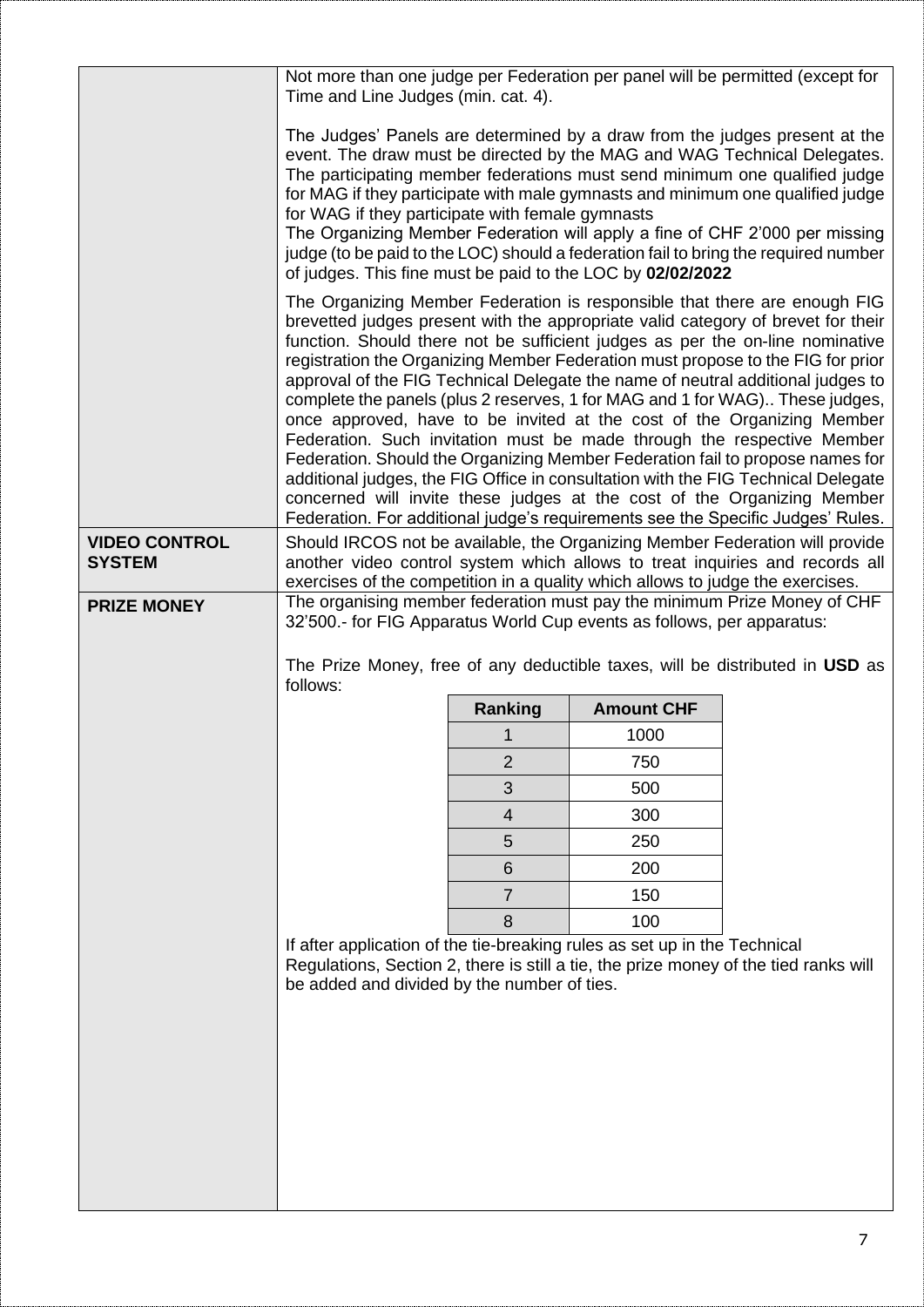## **ASSIGNMENT OF POINTS FOR THE APPARATUS WORLD CUP SERIES**

At the end of each competition, Apparatus World Cup points are assigned on each apparatus to the competitors by name as follow:

| <b>Rank</b>             | <b>Apparatus World Cup</b><br><b>Points</b> |
|-------------------------|---------------------------------------------|
| 1                       | 30                                          |
| $\overline{2}$          | 25                                          |
| 3                       | 20                                          |
| $\overline{\mathbf{4}}$ | 18                                          |
| 5                       | 16                                          |
| 6                       | 14                                          |
| $\overline{7}$          | 12                                          |
| 8                       | 10                                          |
| 9                       | 8                                           |
| 10                      | 7                                           |
| 11                      | 6                                           |
| 12                      | 5                                           |

If after application of the tie breaking rules outlined in the Technical Regulations, Section 2, there is still a tie, the points of the equal ranks will be added and divided by the number of ties.

Based on the Apparatus World Cup points assigned, separate men's and women's Apparatus World Cup Ranking Lists are established on each apparatus as follow:

|                                                                                      |                                                                                                                                                                                                                                                                                                                                                                                                                    |                                                          | <b>Apparatus World Cup Ranking Lists</b>                                                                                                                  |  |
|--------------------------------------------------------------------------------------|--------------------------------------------------------------------------------------------------------------------------------------------------------------------------------------------------------------------------------------------------------------------------------------------------------------------------------------------------------------------------------------------------------------------|----------------------------------------------------------|-----------------------------------------------------------------------------------------------------------------------------------------------------------|--|
|                                                                                      |                                                                                                                                                                                                                                                                                                                                                                                                                    | <b>MAG</b>                                               | <b>WAG</b>                                                                                                                                                |  |
|                                                                                      |                                                                                                                                                                                                                                                                                                                                                                                                                    | <b>Floor Exercise</b>                                    | Vault                                                                                                                                                     |  |
|                                                                                      |                                                                                                                                                                                                                                                                                                                                                                                                                    | <b>Pommel Horse</b>                                      | <b>Uneven Bars</b>                                                                                                                                        |  |
|                                                                                      |                                                                                                                                                                                                                                                                                                                                                                                                                    | <b>Still Rings</b>                                       | <b>Balance Beam</b>                                                                                                                                       |  |
|                                                                                      |                                                                                                                                                                                                                                                                                                                                                                                                                    | Vault                                                    | <b>Floor Exercise</b>                                                                                                                                     |  |
|                                                                                      |                                                                                                                                                                                                                                                                                                                                                                                                                    | <b>Parallel Bars</b>                                     |                                                                                                                                                           |  |
|                                                                                      |                                                                                                                                                                                                                                                                                                                                                                                                                    | <b>Horizontal Bar</b>                                    |                                                                                                                                                           |  |
|                                                                                      |                                                                                                                                                                                                                                                                                                                                                                                                                    |                                                          | These Ranking Lists are established after the first Apparatus World Cup event<br>of the year and end with the last Apparatus World Cup event of the year. |  |
| <b>WINNER OF THE</b><br><b>ANNUAL</b><br><b>APPARATUS WORLD</b><br><b>CUP SERIES</b> | The winner of the annual Apparatus World Cup Series is the gymnast with the<br>highest number of Apparatus World Cup points on the respective apparatus after<br>the last event of the year, taking into consideration the best results (maximum<br>3), regardless of the number of competitions the athletes participated in.<br>In case of a tie in ranks in the Apparatus World Cup Ranking List concerned, the |                                                          |                                                                                                                                                           |  |
|                                                                                      |                                                                                                                                                                                                                                                                                                                                                                                                                    | tie will be broken by respecting the following criteria: |                                                                                                                                                           |  |

a. The ranks of the max. three (3) counting exercises will be added and the gymnast with the lowest total prevails.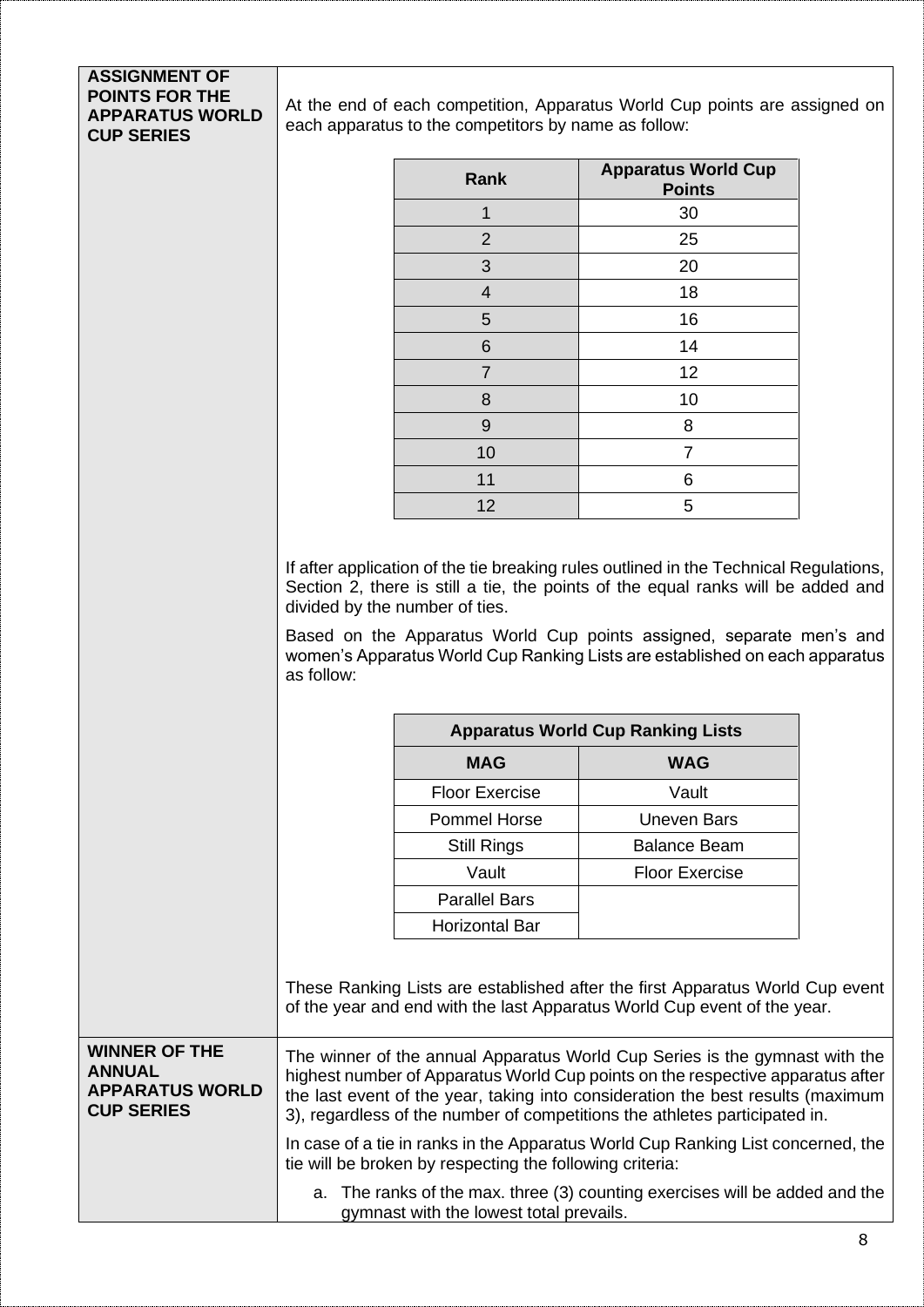|                                           | Note: in case of a tie in the ranks to determine the three counting<br>exercises, the exercises with the highest final scores will prevail.                                                                                                                                                                                                                                                                                                                                                                                                                                                                                                                                                                                 |
|-------------------------------------------|-----------------------------------------------------------------------------------------------------------------------------------------------------------------------------------------------------------------------------------------------------------------------------------------------------------------------------------------------------------------------------------------------------------------------------------------------------------------------------------------------------------------------------------------------------------------------------------------------------------------------------------------------------------------------------------------------------------------------------|
|                                           | b. If the tie remains, the final scores of the max. three (3) counting exercises<br>will be averaged and the gymnast with the highest average prevails.                                                                                                                                                                                                                                                                                                                                                                                                                                                                                                                                                                     |
|                                           | c. If the tie remains, the total E-scores of the max. three (3) counting<br>exercises (max. six (6) scores for Vault) will be averaged and the<br>gymnast with the highest average prevails.                                                                                                                                                                                                                                                                                                                                                                                                                                                                                                                                |
|                                           | d. If the tie remains, the total D-scores of the max. three (3) counting<br>exercises (max. six (6) scores for Vault) will be averaged and the<br>gymnast with the highest average prevails.                                                                                                                                                                                                                                                                                                                                                                                                                                                                                                                                |
|                                           | Winners of the annual Apparatus World Cups Series will receive an additional<br>prize money paid by the FIG as per Art. 10.2.<br>A special award ceremony must be held at the last Apparatus World Cup<br>Competition of the year in which the winning gymnasts of the Apparatus World<br>Cup Series shall receive a Cup.                                                                                                                                                                                                                                                                                                                                                                                                   |
|                                           | Each participating member Federation is kindly requested to integrate the<br>payment's purpose as follows:                                                                                                                                                                                                                                                                                                                                                                                                                                                                                                                                                                                                                  |
| <b>BANK ACCOUNT</b><br><b>INFORMATION</b> | A/C Name: QATAR GYMNASTICS FEDERATION<br>Bank Name& Branch: MASRAF AL RAYAN<br>Address / City / Country: Doha - Qatar<br>IBAN: QA50MAFR000000000012128516001<br>AC/No: 0012128516001<br>TEL: +974-33351414                                                                                                                                                                                                                                                                                                                                                                                                                                                                                                                  |
|                                           | The participating federation is responsible for covering all bank fees in<br>connection with the bank transfers.                                                                                                                                                                                                                                                                                                                                                                                                                                                                                                                                                                                                            |
| <b>MARKETING</b>                          | FIG advertising and publicity norms must be respected                                                                                                                                                                                                                                                                                                                                                                                                                                                                                                                                                                                                                                                                       |
| <b>TELEVISION</b>                         | For the Apparatus World Cup competitions television coverage is compulsory.                                                                                                                                                                                                                                                                                                                                                                                                                                                                                                                                                                                                                                                 |
|                                           | The Organizing Member Federation must guarantee the production of a basic<br>feed (international signal). Please refer to Reg 14.3 of Rules for the FIG<br>Apparatus World Cup Series 2022, 2023, 2024 in Artistic Gymnastics for<br>additional information.                                                                                                                                                                                                                                                                                                                                                                                                                                                                |
|                                           | While the Host Broadcaster will be Alkass Sport Channel, the person in charge<br>will be: Bassam Zogheib: bzogheib@alkass.net                                                                                                                                                                                                                                                                                                                                                                                                                                                                                                                                                                                               |
| <b>SAFEGUARDING</b>                       | From the official date of arrival until the official day of departure of the event,<br>participants (gymnasts, coaches, judges and any other delegation members)<br>have the opportunity to contact by phone or e-mail the LOC Safeguarding Officer<br>in case of harassment or abuse of any type or if they are worried or do not feel<br>comfortable.<br>The information regarding the LOC Safeguarding Officer will be communicated<br>upon arrival of the delegations.<br>In addition, posters of the "10 Golden Rules of Gymnastics" – the FIG campaign<br>to raise awareness about youth protection in Gymnastics - will be displayed in<br>several locations, including training and warm-up halls and public zones. |
|                                           |                                                                                                                                                                                                                                                                                                                                                                                                                                                                                                                                                                                                                                                                                                                             |